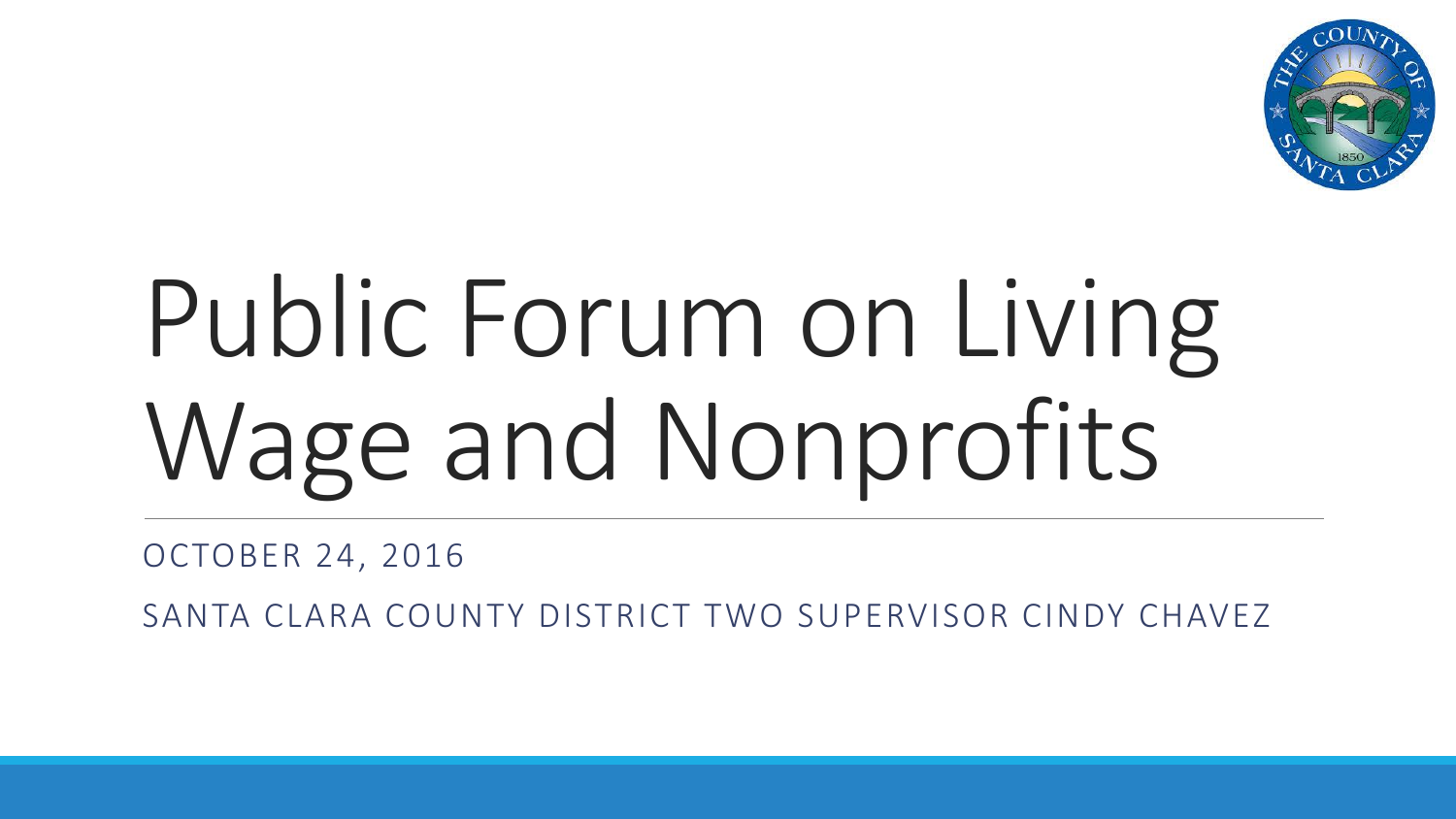# Introductions & Opening Remarks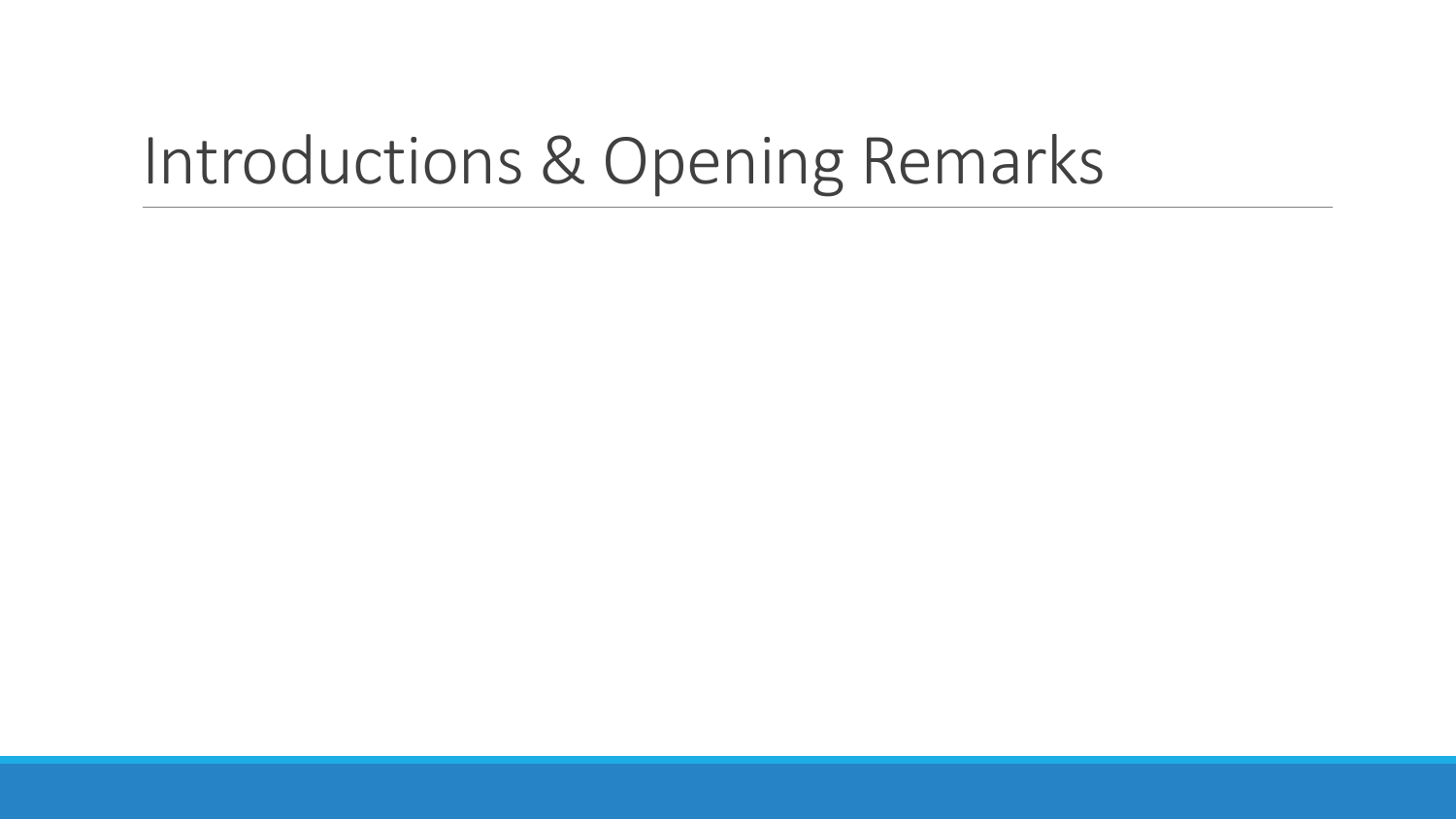### Preview

Overview of the Living Wage **Ordinance** 

#### **Policy Considerations**

Invitation for Stakeholder **Comments** 

**Closing** Remarks and Next Steps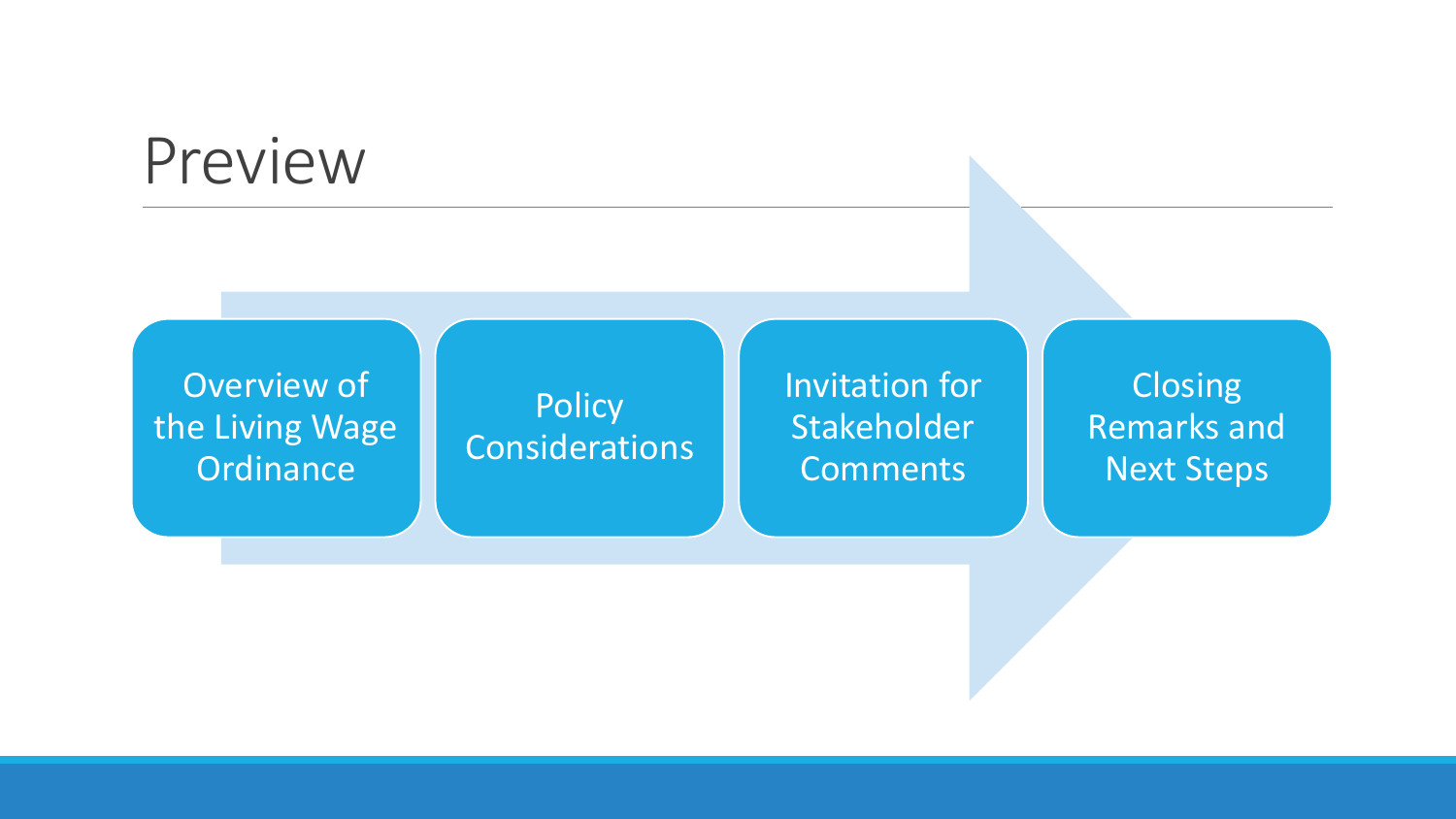# Brief History of the Living Wage Ordinance

• Policy approved by Board of **Supervisors** 

**December 2014**

• Nonprofit organizations deferred until further completion of outreach process

Call for problem solving process to convene two public forums on the Nonprofit Living Wage Policy

**March 2015**

**July 2015**

Policy effective for any new qualifying Request for Proposals over \$100,000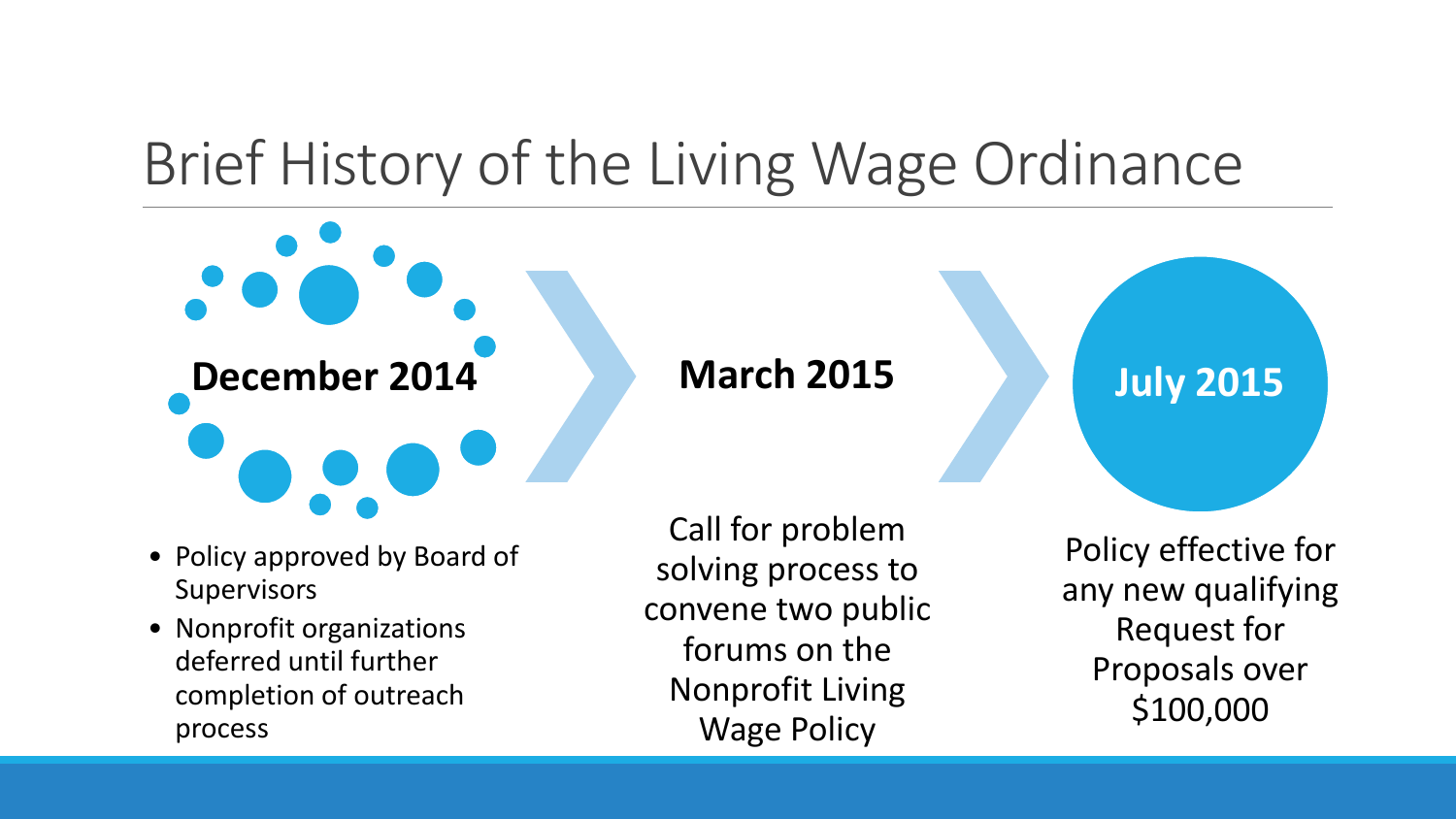#### Provisions of the Living Wage Ordinance and Policy

*"Employees of County Contractors, and their Subcontractors, who provide Direct Services within the geographic boundaries of Santa Clara County…shall be compensated at least pursuant to the following standards for their work as part of the County Service Contract" (Board of Supervisors Policy 5.5.5.5: Living Wage Provisions in County Contracts)*

*Direct services are* services for which the County directly contracts, and are expressly specified in the contract.

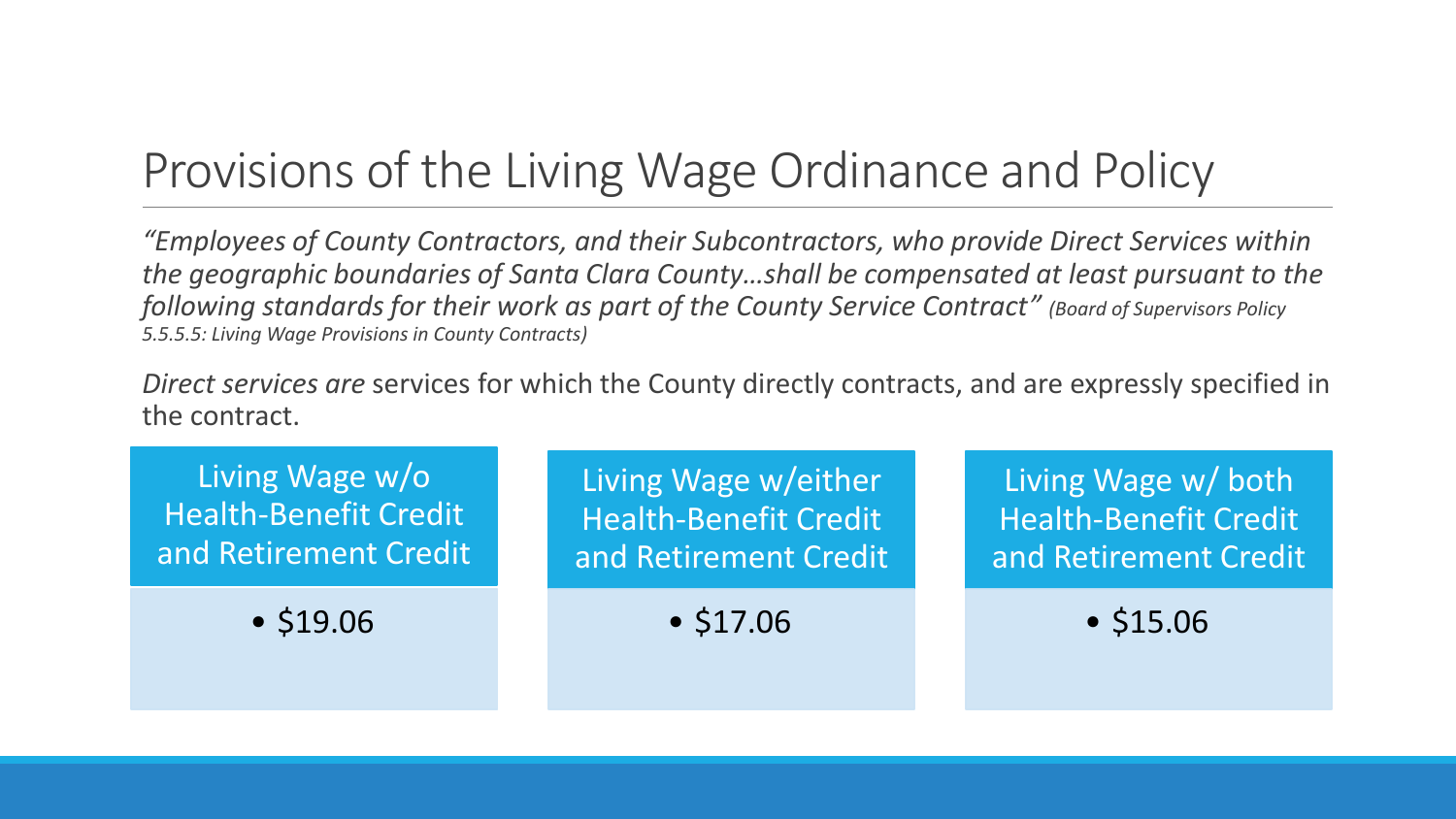# Living Wage Rates (FY 16-17)

Living Wage w/o Health-Benefit Credit and Retirement Credit

• \$21.39

Living Wage w/either Health-Benefit Credit and Retirement Credit

• \$19.39

Living Wage w/ both Health-Benefit Credit and Retirement Credit

• \$17.39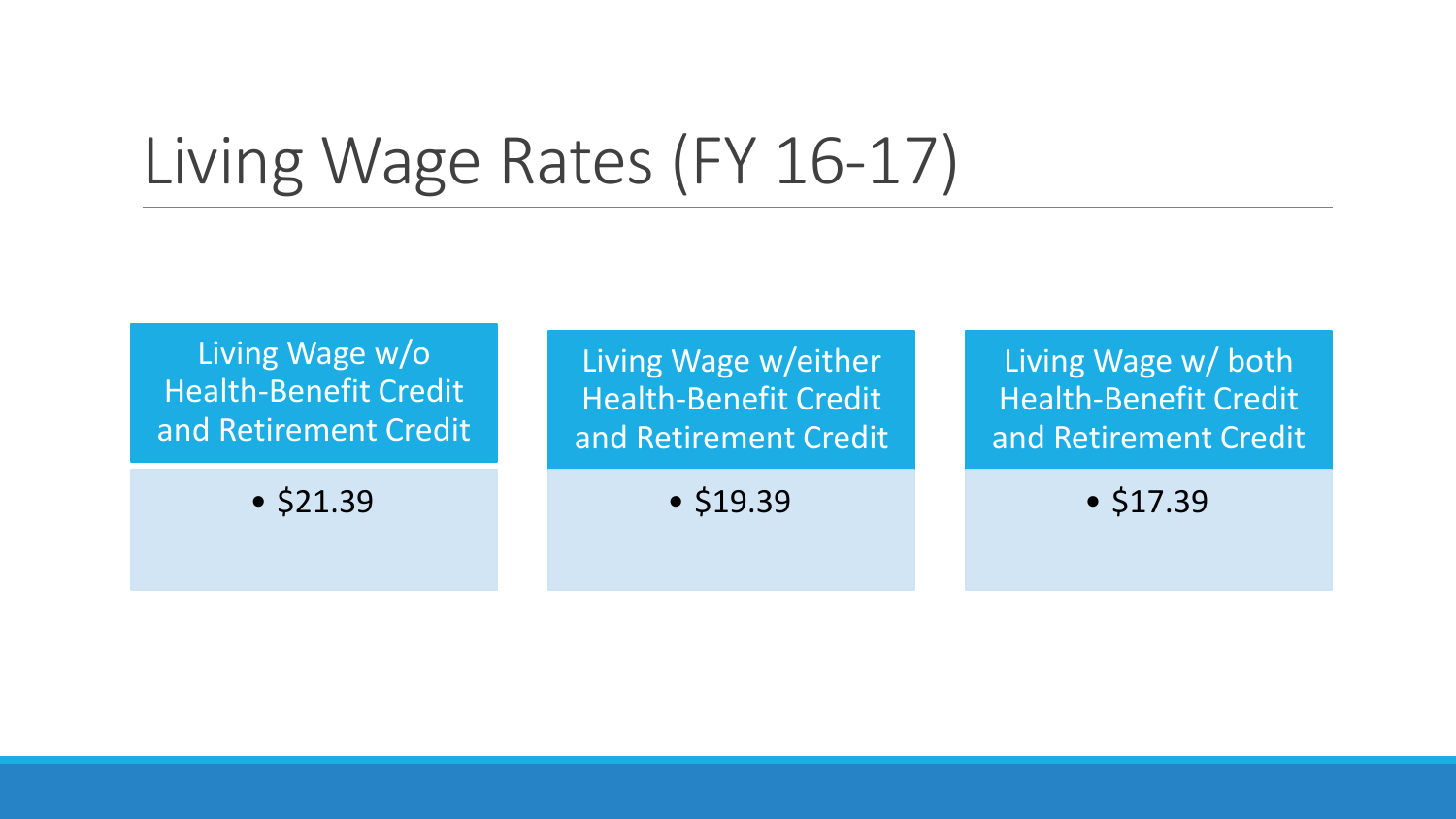#### Current Exemptions

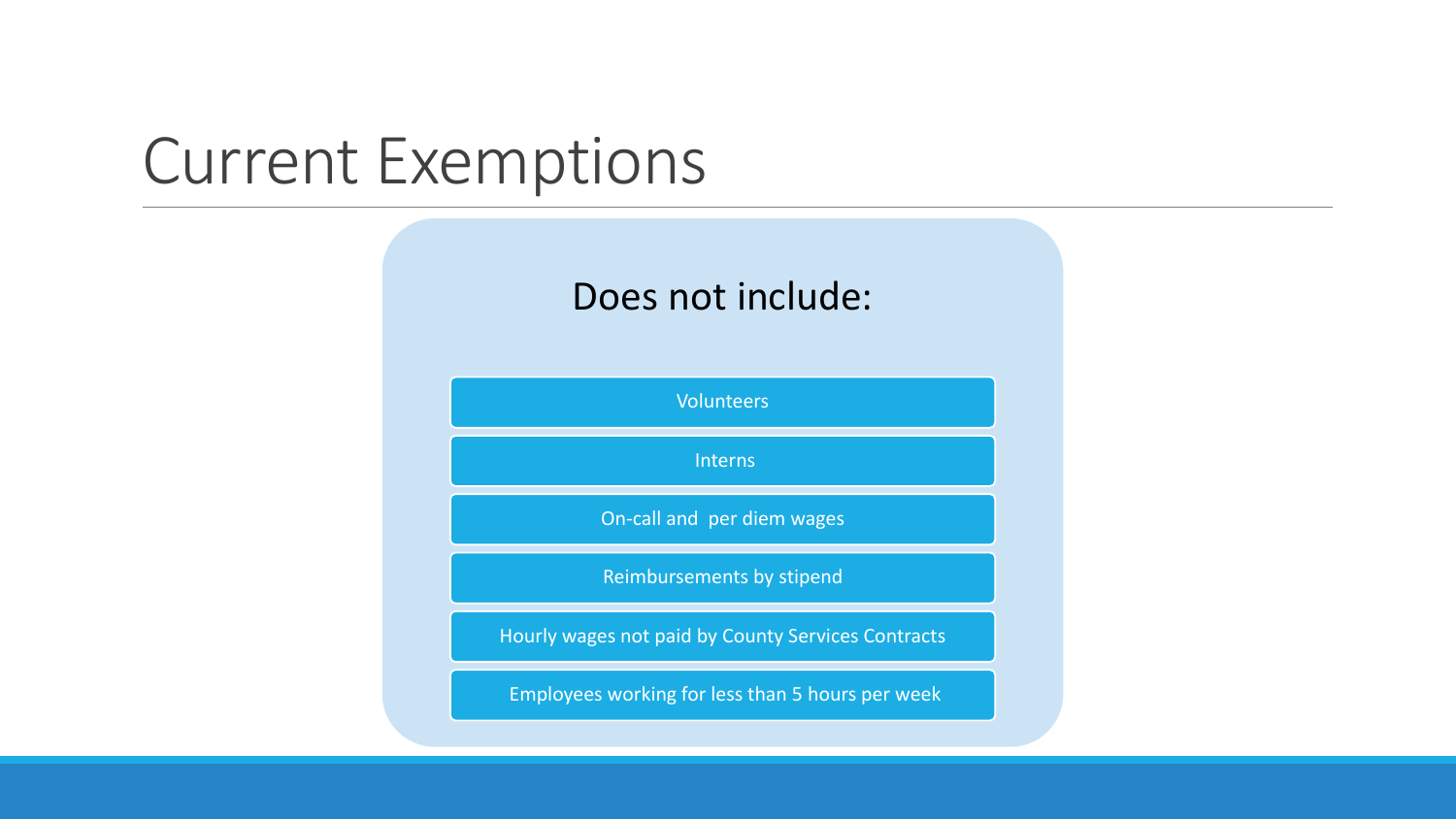### Current Exemptions Continued

#### Certain type of agreements:

Community Based Organizations

Public Works Projects

Revenue Agreements, or where reimbursement to contractor is linked to a match from another entity, whether or not the revenue is through the County to another entity or utilized directly by the County

Compensation Contracts

Intergovernmental Agreements **IHSS Contracts** 

Contracts with County Employees Contracts under \$100k for their term

The collective bargaining agreement for applicable parties (e.g. vendors) shall supersede the Living Wage Policy requirements

The Board of Supervisors, at its sole discretion, or that of its designee, may grant an exemption from some or all of the Living Wage Policy for individual contracts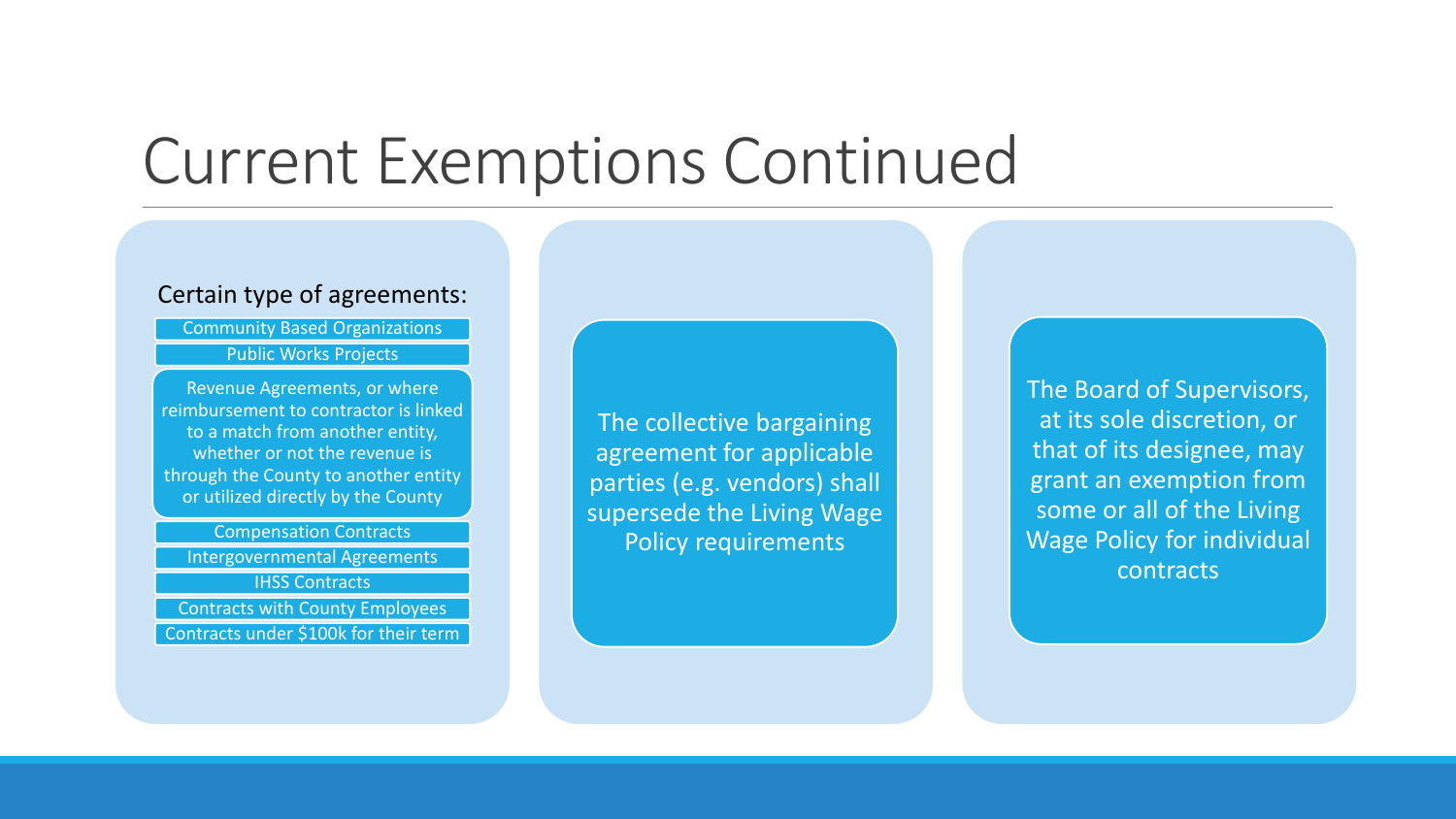# Lessons Learned from Current Policy

- **-Living Wage Policy has be applied in the County for 15 months**
- ■94 RFPs were issued in FY 15-16 (182 total solicitations)
- **-49 solicitations had Living Wage applied**
- **-11** solicitations were dependent on corporate structure of the winning bidder, so Living Wage might have applied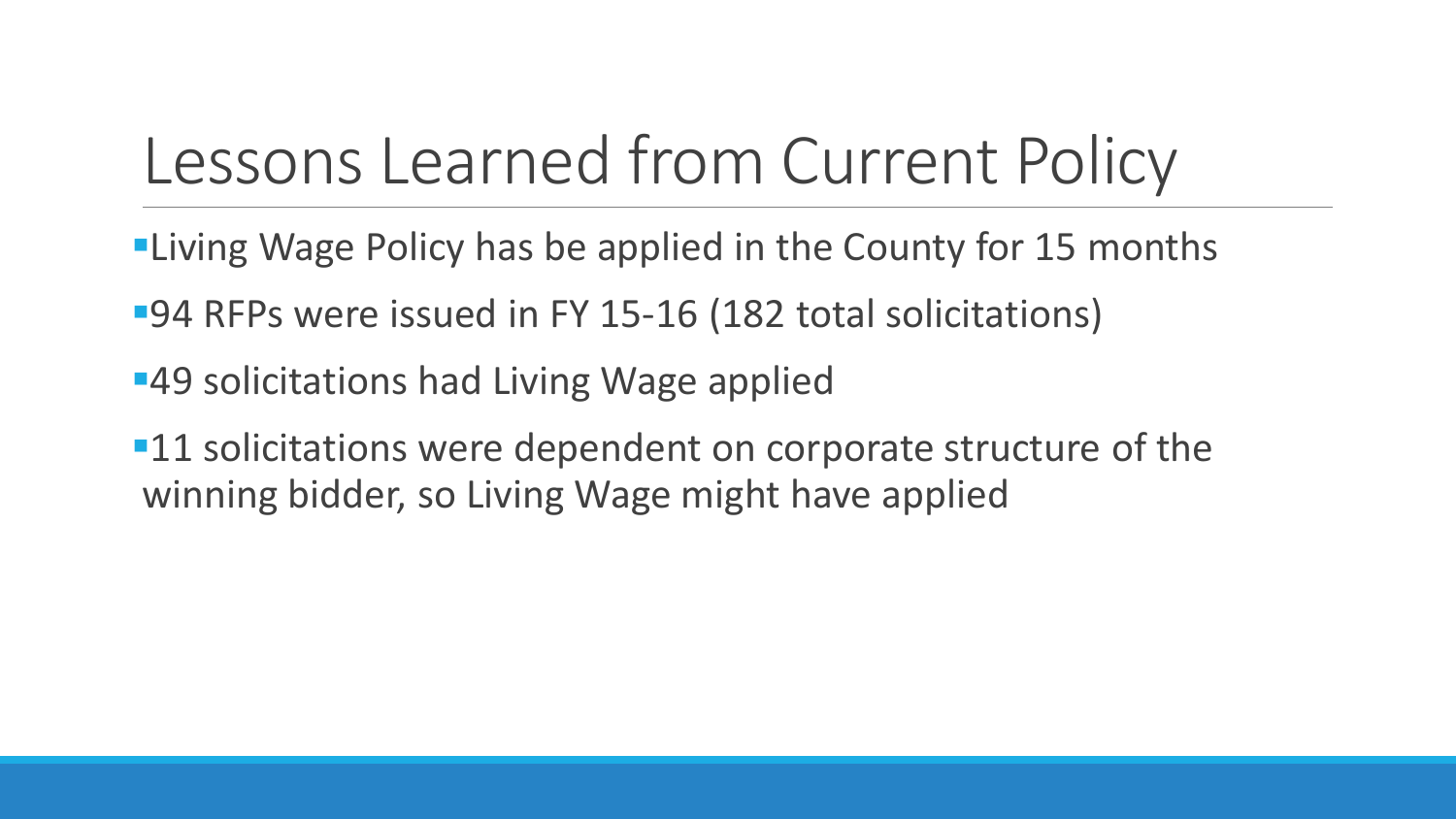# Policy Considerations Raised by Nonprofit Contractors

Staff met with nonprofit contractors and County counterparts to document concerns

**The following are some of the broad issues raised to date from** nonprofit contractors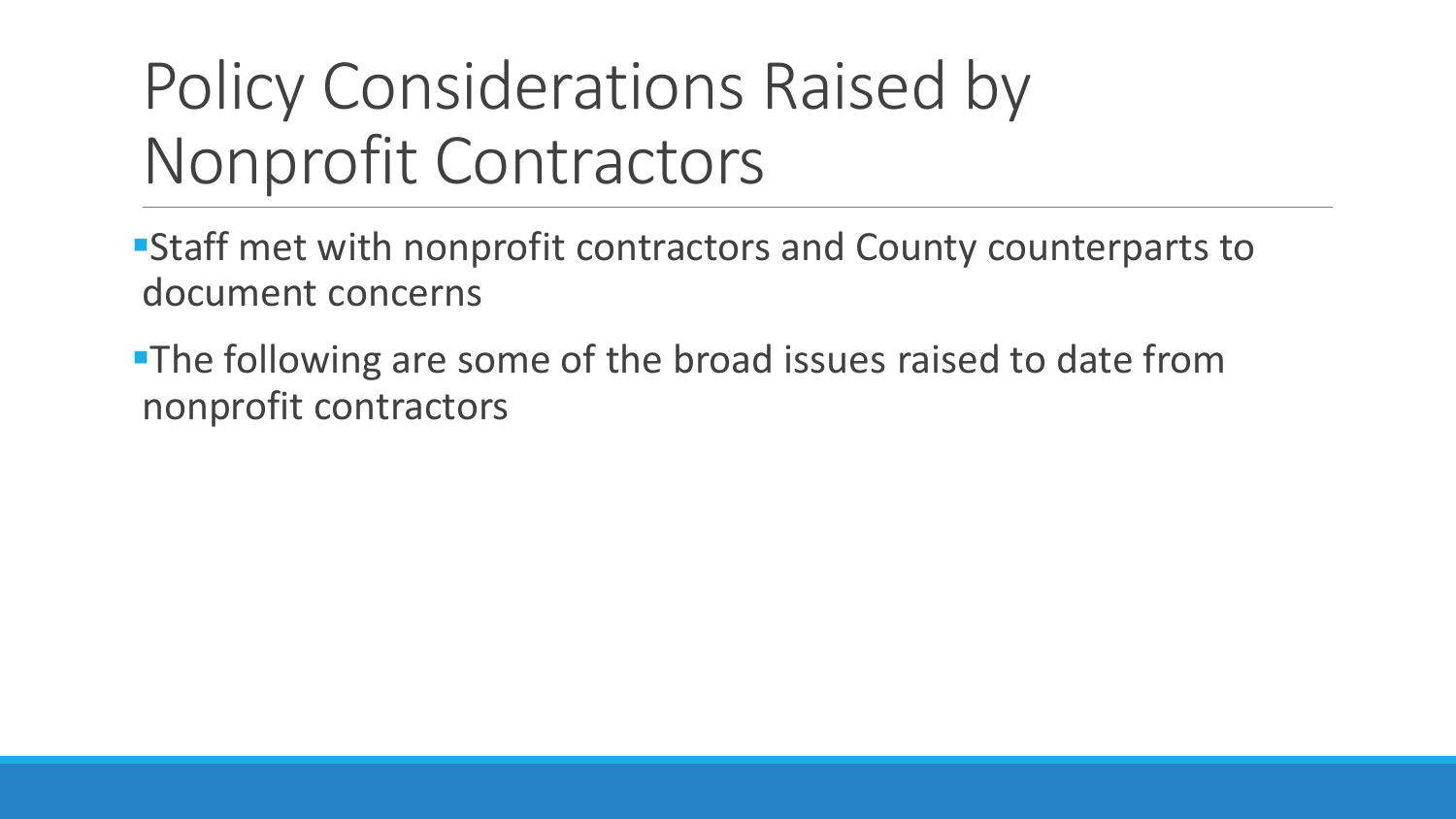#### Concern: Additional Costs May Reduce Amount of Services Offered

May require additional funding to maintain the same service levels

Potential increases in employee productivity and less turnover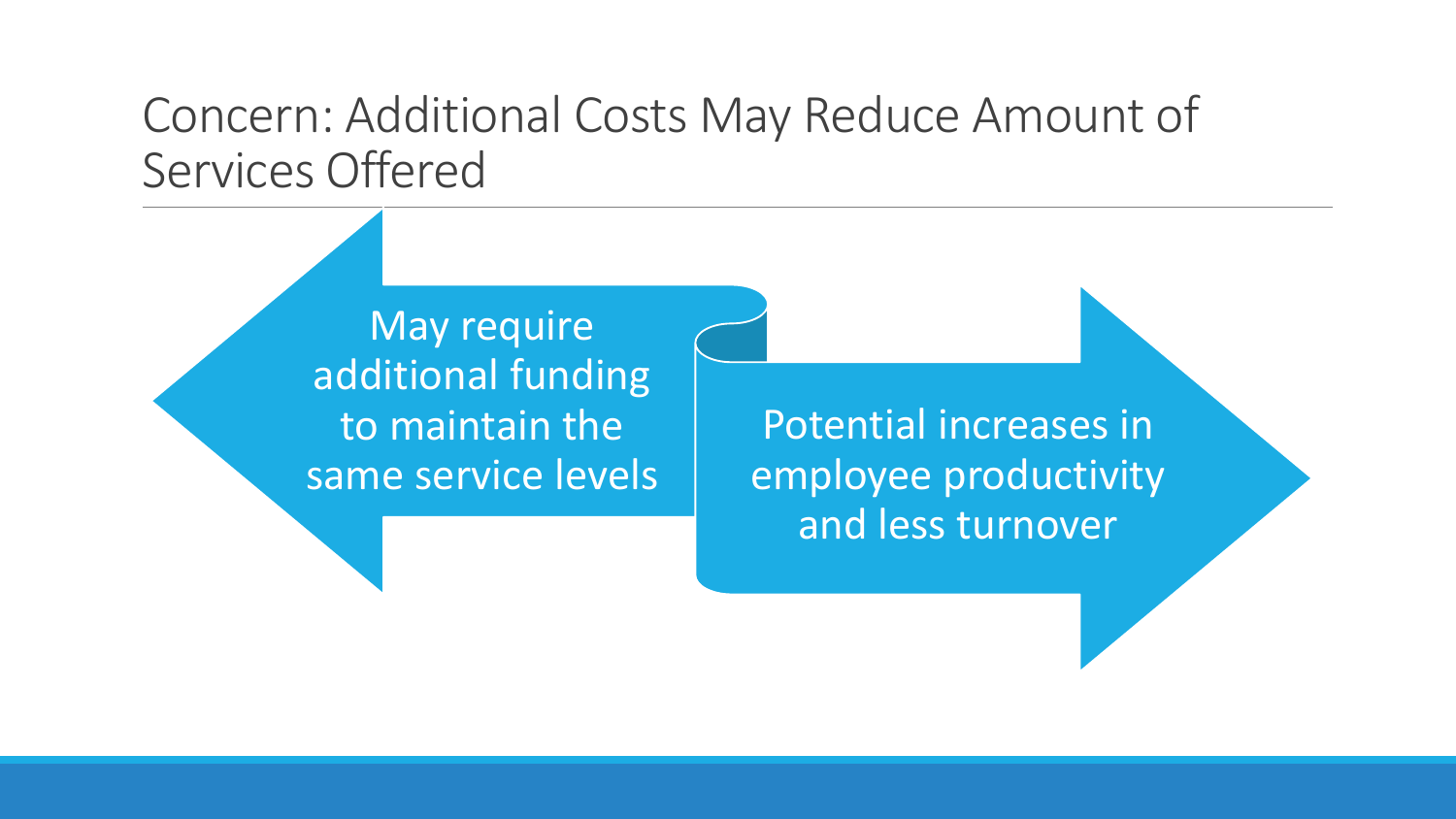### Concern: Pay Compaction

**Lateral**: may result in pay inequities between employees doing the same work but for different agencies

**Vertical:** pay compaction between supervisors and their employees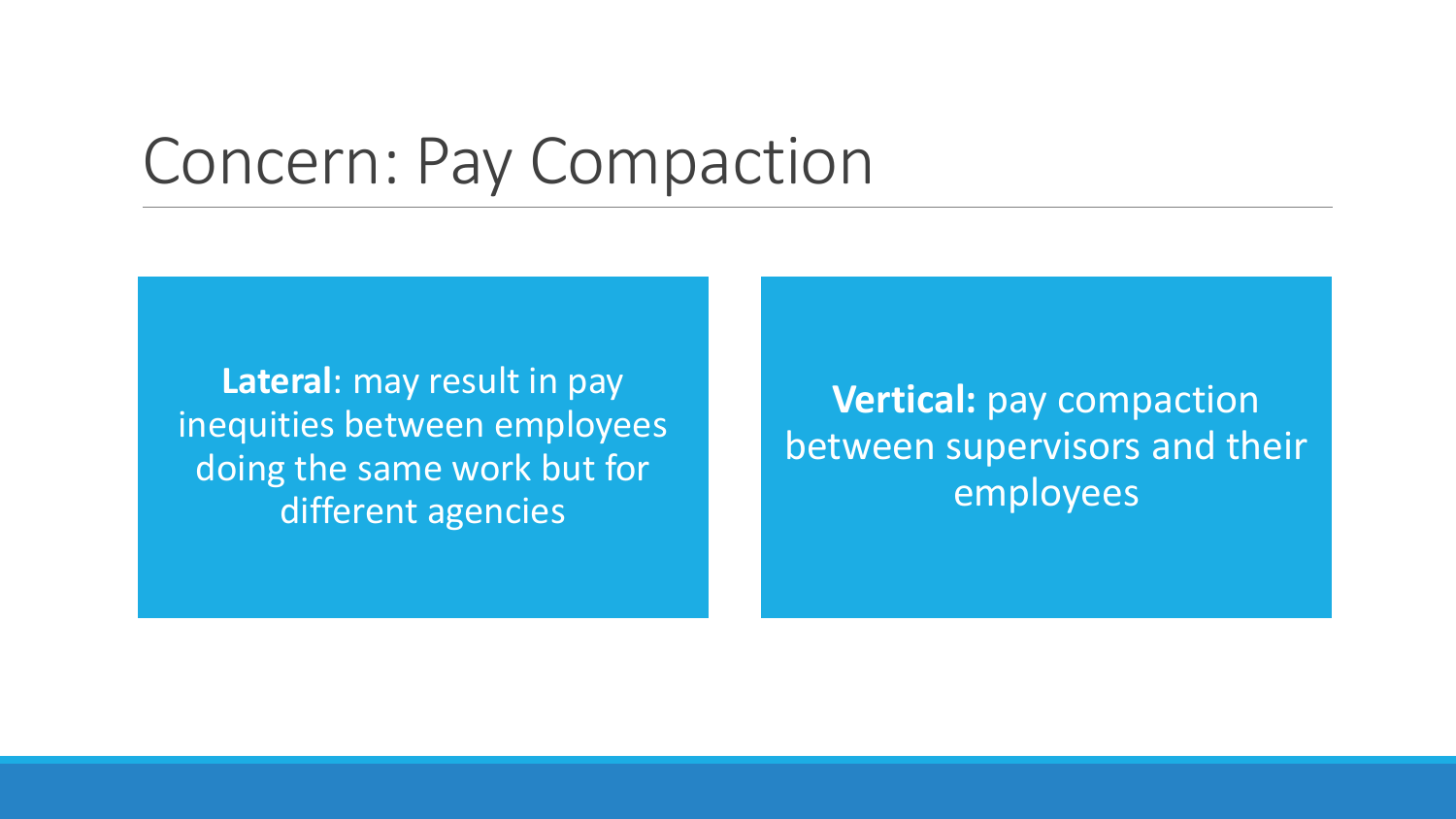### Concern: Timeline

Unclear implementation timeline may have adverse effects on active solicitations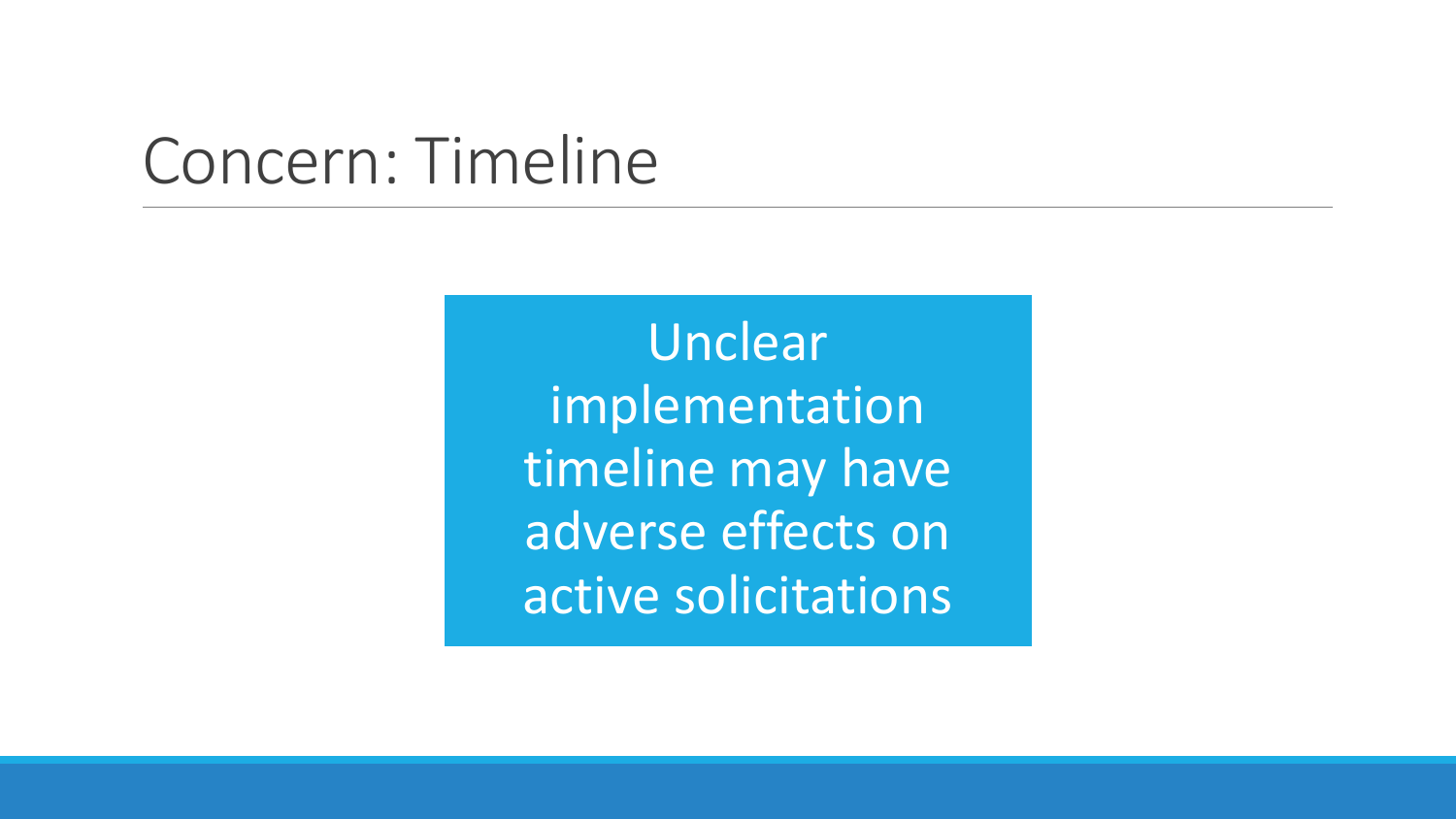# Concern: Competitive Disadvantage for Those Meeting the Living Wage

If Living Wage does not apply to all vendors, then those who do not pay living wage have a competitive advantage over those that do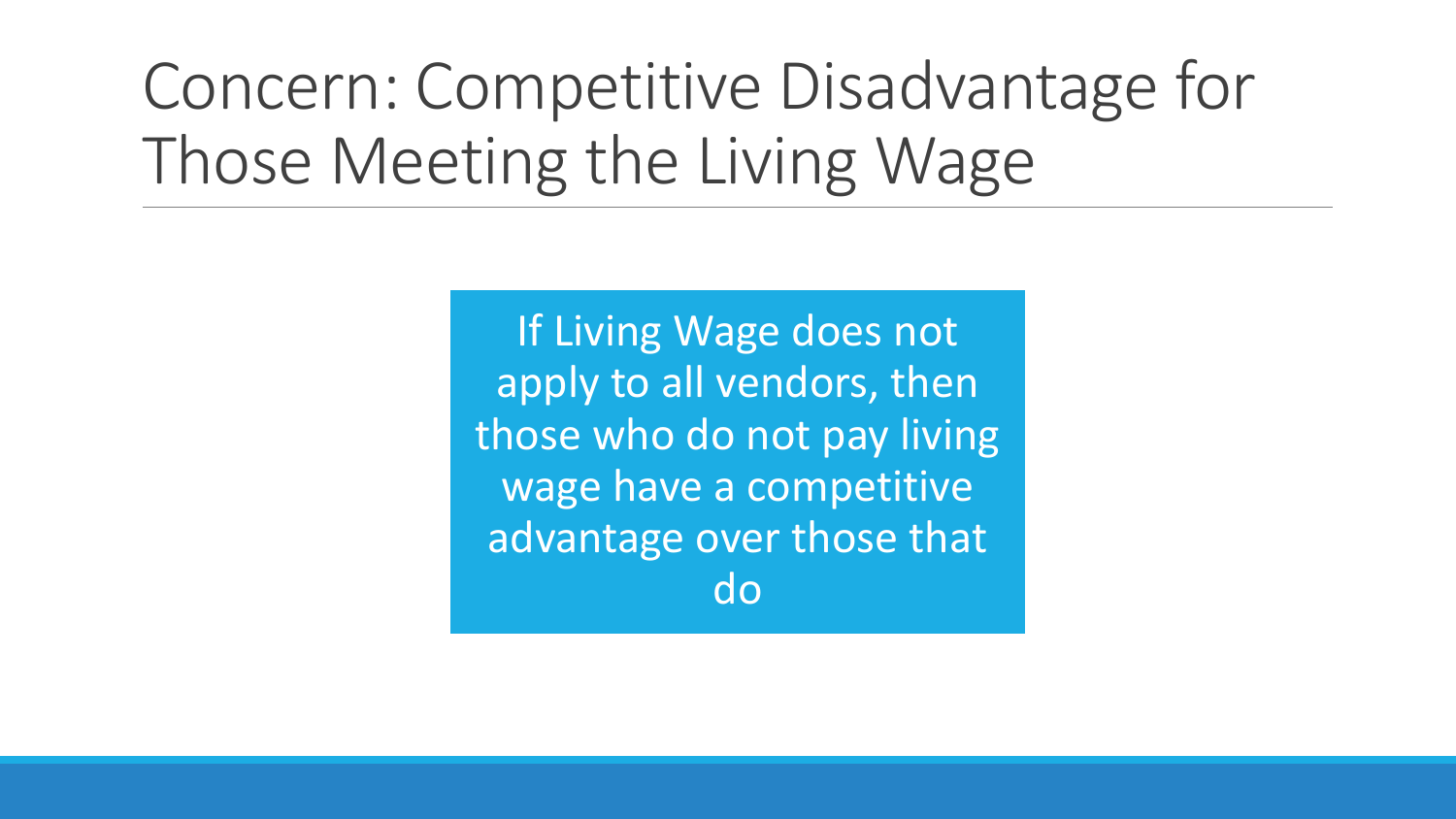# Comments from Stakeholder Organizations

- **Silicon Valley Council of Nonprofits (SCVN)**
- Behavioral Health Contractor's Association (BHCA)
- Working Partnerships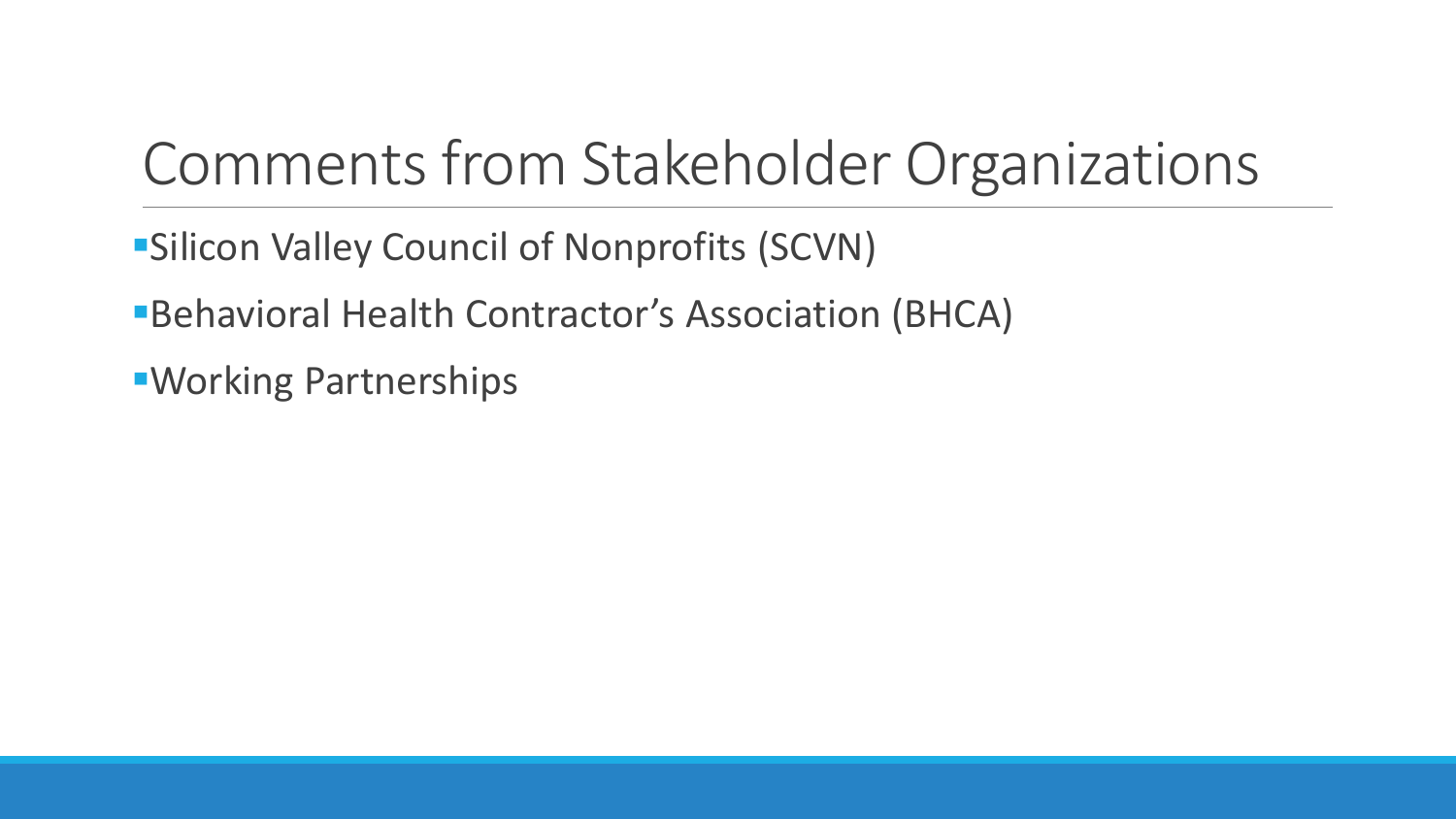# Guidelines for Comments

- Submit your speaker cards
- **Time will be allocated depending on the total number of speakers**
- Your name will be called
- **-This meeting is being recorded, and audio will be on the website**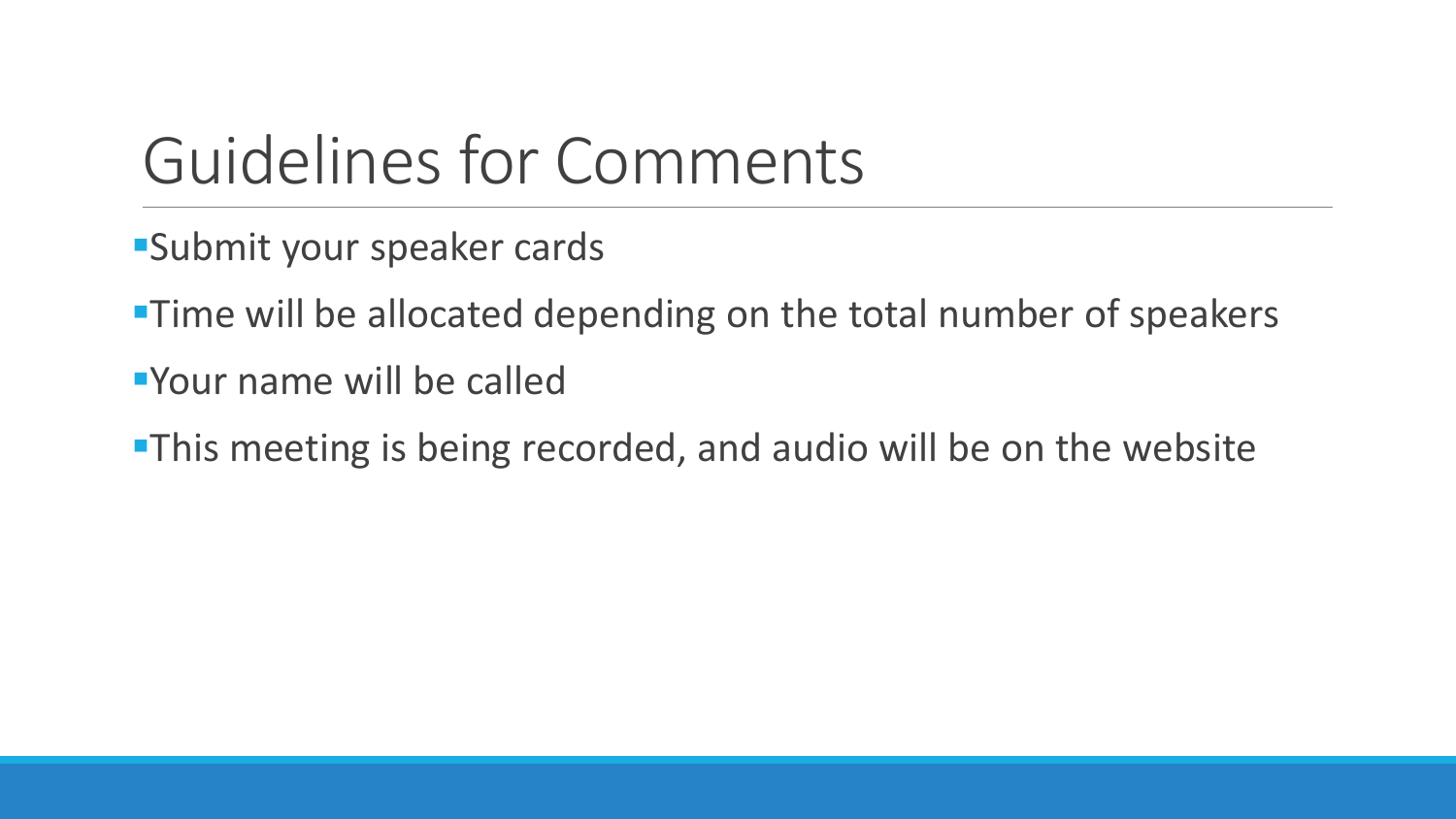# Potential Timeline for Development of a Living Wage Policy for Nonprofit Contractors